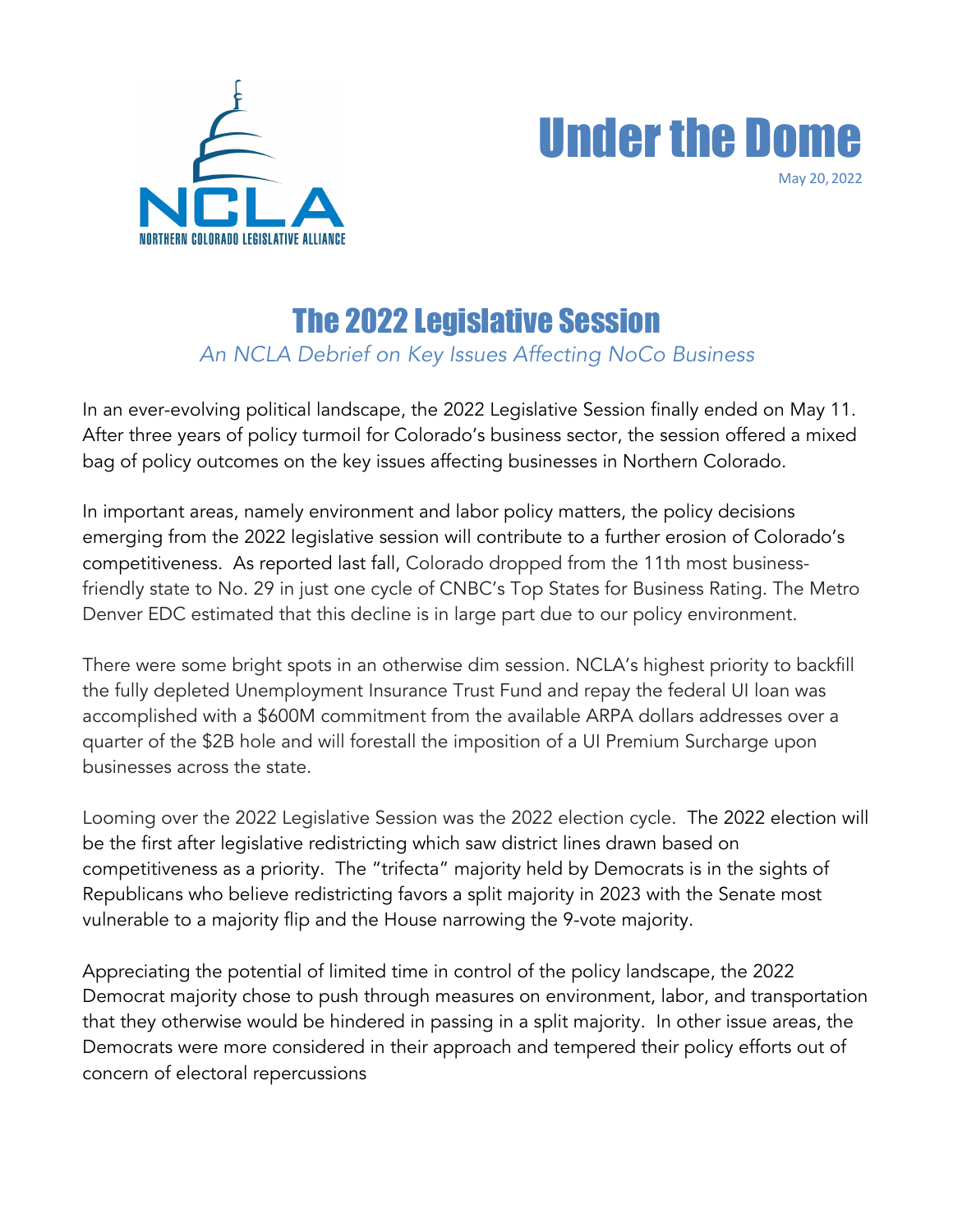# NCLA Board

During the 2022 Legislative Session, the NCLA Board met weekly as a decision-making board and for ongoing updates of developments unfolding at the statehouse. The NCLA Board engaged, at some level, in 148 bills during the course of the session with active involvement in 52 bills. The board met monthly with the legislative delegation from northern Colorado to dialogue about NCLA positions on top priority measures as the session was unfolding.

# The Issues

Below are highlights of the topics and bills in which the NCLA was involved. A more detailed report will be made available and the 2022 NCLA Legislative Tracking Report is always available that provides resources and information about each measure in which the NCLA and the Northern Colorado business community intersected during the 2022 Legislative Session.

*The Bright Spots*

- \$600 M for Unemployment Insurance
- Approval of UNC School for Doctor of Osteopathic Medicine
- Commercial and Residential Property Tax Relief
- Defeated E-TRIP 2.0
- Prevented Introduction of Extreme Air Quality Bill
- Workplace Harrassment POWR Act Neutered

# The Challenges

#### *Climate and the Environment*

- Air Quality
	- HB 22-1244: Public Protections from Toxic Air Contaminants
		- We secured significant amendments to this measure that the NCLA strongly opposed due to its blanket authority granted to CDPHE to regulate unnamed "air toxics" creating unnecessary and duplicative regulatory authority. Amendments tempered impact in the last hours of the session but have join the call for a veto of this measure.
	- SB 22-138: Reduce Greenhouse Gas Emissions In Colorado
		- The NCLA worked closely with the bill sponsor, Democrat Senator Chris Hansen, a member of the powerful JBC, to get SB 138 to a place we could support and would be beneficial to northern Colorado's agriculture and oil and gas industries. In the waning hours of the session, SB 138 was pulled off the table by the Senate Majority Leader to the chagrin of the sponsor. We will be back next year with a similar measure.
- Regulating the "Built Environment"
	- Next on the chopping block of industry sectors to be regulated for their GHG emissions is the building sector. A number of bills were introduced that will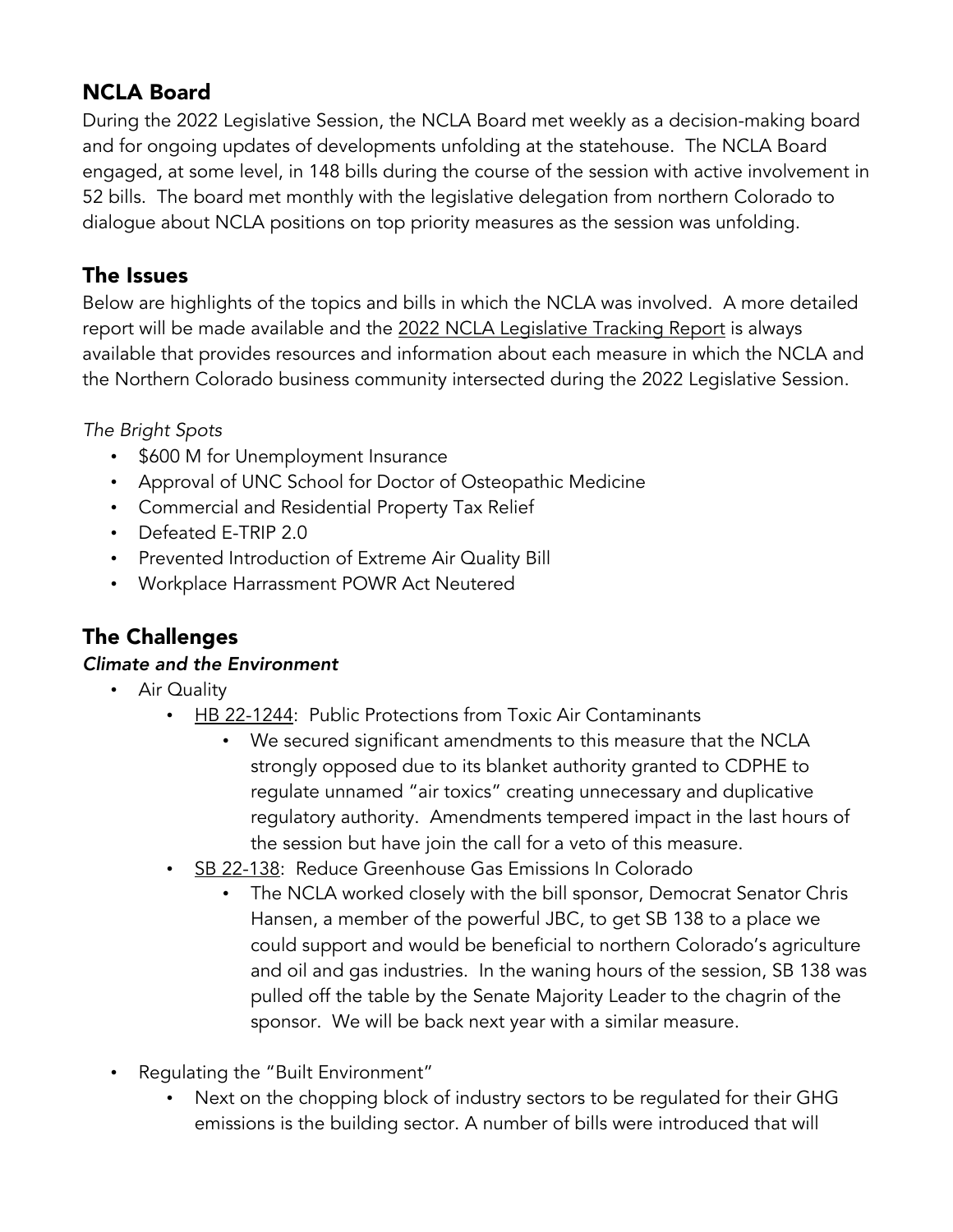change the building sector going forward with anticipated, yet litte considered, increased cost of housing and commercial building.

- HB 22-1362: Building Greenhouse Gas Emissions
- HB 22-1218: Resource Efficiency Buildings Electric Vehicles
- SB 22-051: Policies to Reduce Emissions From Built Environment
- More for the Oil and Gas Sector
	- The push against the oil and gas sector didn't relent in 2022 with yet more regulatory requirements directed to be imposed ahead of any split majority. Operating only 50% of the rigs in the state since passage of SB 19-181 and job losses topping 9,000, the regulatory burden continues to mount unabated despite the push back on a foundational industry sector critical to northern Colorado.
		- HB 22-1348: Oversight of Chemicals Used In Oil & Gas
		- HB 22-1361: Oil and Gas Reporting
		- SB 22-198: Orphaned Oil and Gas Wells Enterprise
		- HB 22-1381: Colorado Energy Office Geothermal Energy Grant Program

#### *Transportation*

#### *Fixing (Everything But) Colorado Roads*

In the shadow of the passage of last year's Senate Bill 260, the gas tax raising, enterprise establishing, EV and transit spending and environment regulating measure passed in 2021, over \$225M in general funds were directed to every possible alternative mode of transportation and the further acceleration of electric vehicles and not a penny for road construction. The relative ease with which such level of general fund spending was achieved this year contrasts starkly with the challenge the NCLA, the leader for years in pushing and securing general funds and finance tools for transportation, faced in securing even \$100M from the General Fund for transportation in years past. The following bills were cornerstone to the spending on alternative modes:

- SB 193: Air Quality Improvement Investments
- SB 176: Early-Stage Front Range Passenger Rail Funding.
- SB 22-180: Programs to Reduce Ozone Through Increased Transit
- SB 22-215: Infrastructure Investment and Jobs Act Cash Fund

#### *Gas Prices*

In the face of rising gas prices and inflation, and an election year, the Governor chose to promote passage of a delays of the 2-cent increase in the gas tax and various transportation fees passed in SB 21-260. However, also looming is the EPA's decision to downgrade the North Front Range and Denver Metro Area's air quality "attainment" from a "serious" standard to a "severe" standard. The implication of such change is a projected 51 cent increase in gas prices for all consumers to cover the costs of a required reformulated gas that will be required to be sold in these regions. The Governor, notably, has the power to request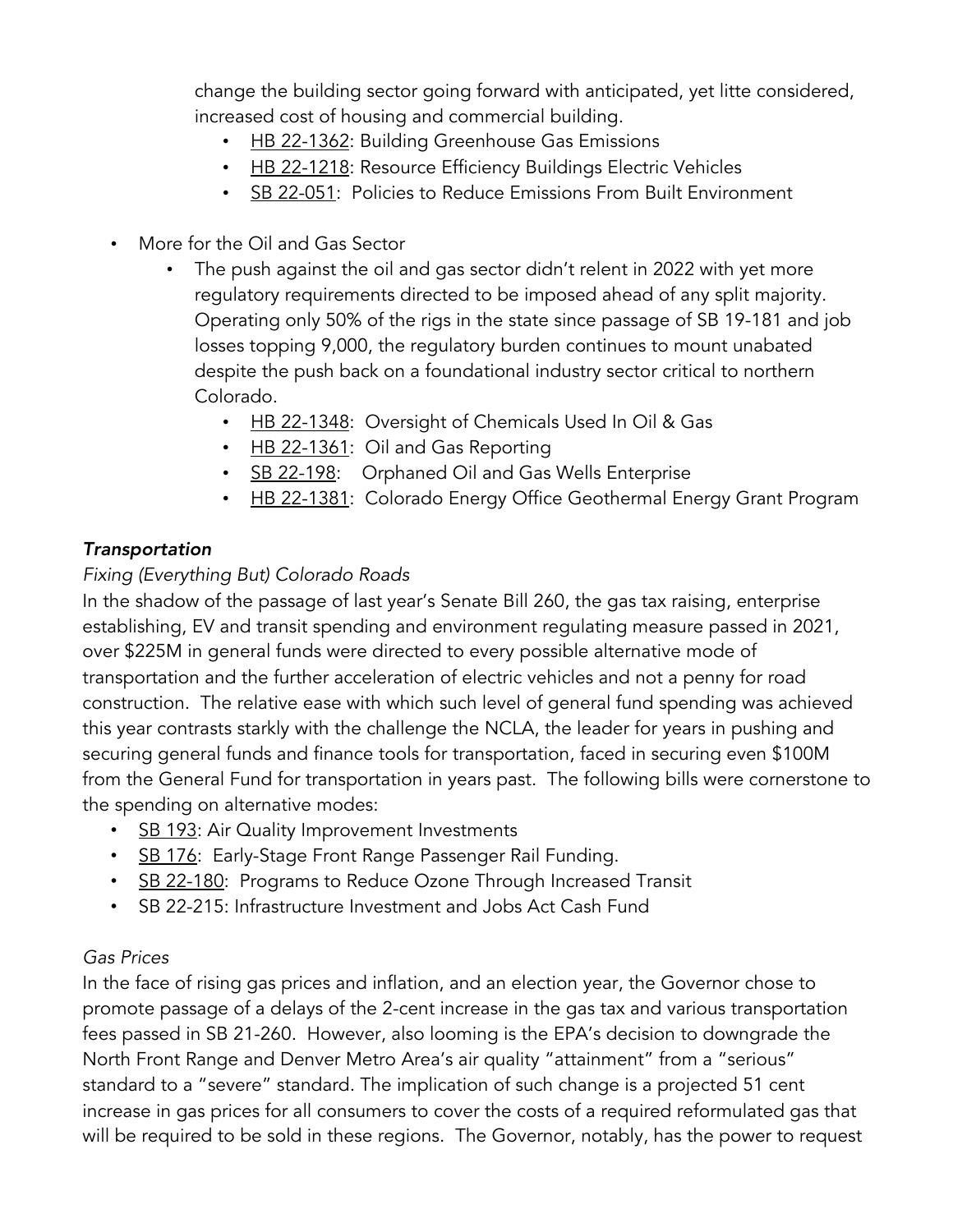the EPA make an exception for the regions and avoid the price increase. He has chosen not to do so.

• HB 22-1351: Delay 2 cent Gas and other SB 21-260 Transportation Fees

#### *ETRIP 2.0*

NCLA was a primary driver behind the defeat of the regulatory proposal for the Employer Trip Reduction Program (ETRIP) in the Air Quality Control Commission regulatory plan in 2021. Legisaltors promised to bring the issue to the statehouse in 2022 and introduced HB 1138. NCLA strongly opposed the measure and led forces of our business organization colleagues across the state to defeat the 2.0 effort. Meanwhile, a measure to offer a voluntary program was successful and reasonable alternative to the mandated proposal.

- HB 1138: Reduce Employee Single-Occupancy Vehicle
- HB 1026: Voluntary Alternative Tax Credit

# *Labor, Employee Relations and Workforce*

#### *Collective Bargaining*

The NCLA joined with our friends from Colorado Counties to oppose and seek amendments to the dramatically scaled back Collective Bargaining measure, SB 230. Although it only affected public sector employers, the bill's passage served as the first undermining of the long standing and balance Colorado Labor Peace Act breaking the barrier for possible future erosion.

SB 22-230: Collective Bargaining

# *Employer-Employee Relations*

Additionally, a number of employer-employee relations bills were passed that greatly shift the legal standing of employees in the employer relationship. More analysis will be shared to assist our employers in navigating these new standards.

- HB 22-1216: Uniform Restrictive Employment Agreement
- HB 22-1367: Updates to Employment Discrimination Laws
- SB 22-097: Whistleblower Protection Health & Safety
- SB 22-161: Wage Theft Employee Misclassification Enforcement
- SB 22-204: Repeal Federal Government Confirm Status For Identification Documents

# *Unemployment Insurance*

NCLA's highest priority to backfill the fully depleted Unemployment Insurance Trust Fund and repay the federal UI loan was accomplished with a \$600M commitment from the available ARPA dollars addresses over a quarter of the \$2B hole and will forestall the imposition of a UI Premium Surcharge upon businesses across the state.

- SB 22-066: Restore Unemployment Insurance Fund Balance
- SB 22-234: Unemployment Compensation